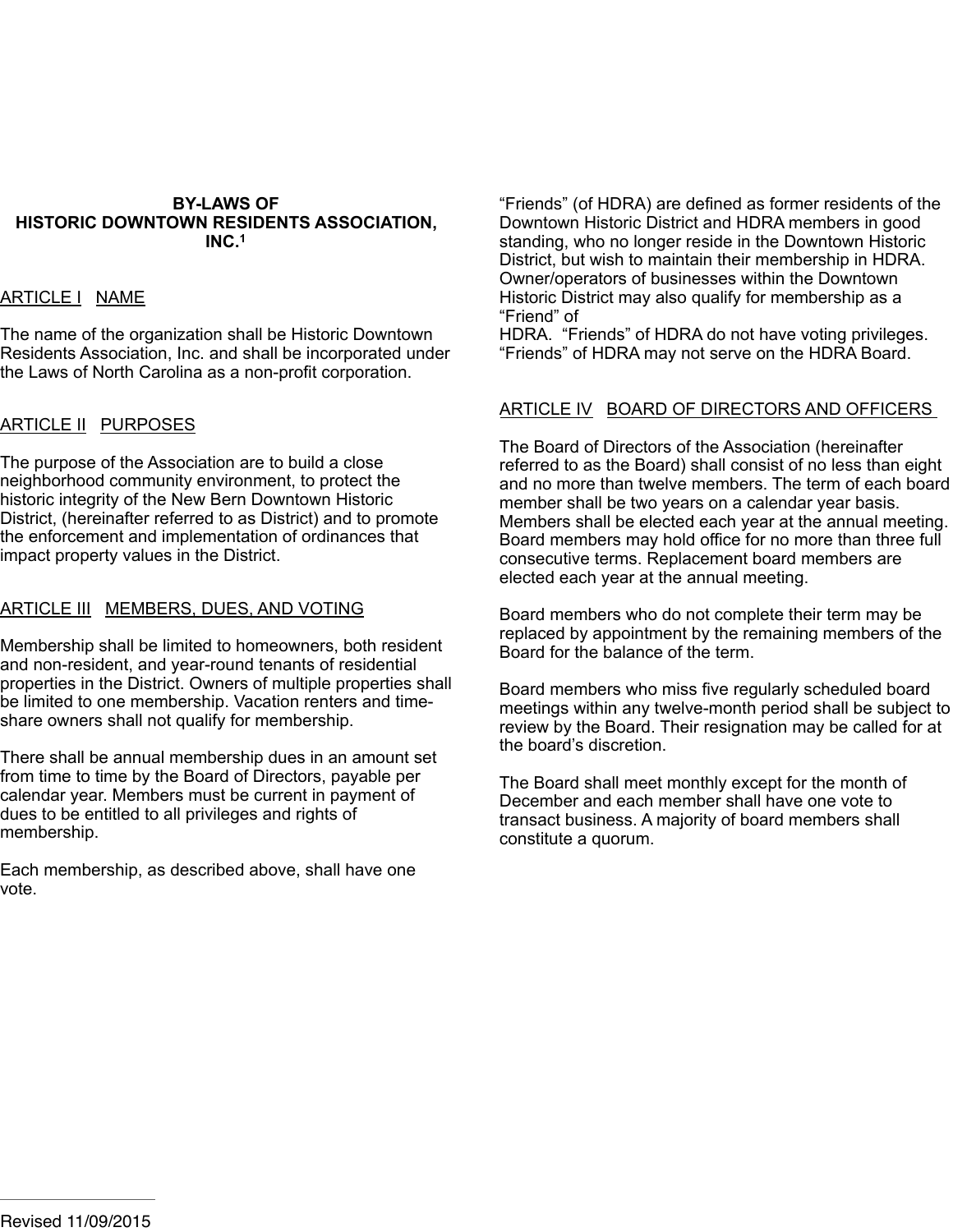The Board shall elect the officers of the Association from among its own membership for terms of one year. Election of the officers shall take place at the first scheduled board meeting after the annual meeting and shall be effective immediately. Officers may hold the same office for no more than three consecutive terms. The officers shall be President, Vice-President, Secretary and Treasurer, with each officer from a different membership unit.

### ARTICLE V MEETINGS

There shall be a minimum of four general membership meetings each year. One of the meetings shall be held in January and shall be designated as the annual meeting.

#### ARTICLE VI DUTIES OF THE BOARD OF DIRECTORS AND OFFICERS

The Board of Directors shall:

- elect officers in accordance with Article IV.
- approve the annual budget prior to the end of each calendar year
- determine and publish lists of standing committees and the duties of such committees.
- serve as chairs or members of standing and/or ad hoc committees and report to the Board at their monthly meetings.
- appoint two or more qualified general members (not board members) to conduct an annual review of financial records.

The Board of Directors may take positions on matters of common interest pursuant to the purposes of the association as put forth in Article II, and, when it deems it appropriate, publicly represent the association on such matters. This public representation may include, but shall not be limited to, appearances before the various boards and commissions of the City, County and State. The Board of Directors shall report such positions in a timely manner to the general membership.

The President shall set agendas for and conduct board meetings. The President shall conduct general membership meetings and appoint chairpersons to head committees. The President shall review and approve formal communications and appoint a parliamentarian, as needed, for meetings. The President shall be an authorized signature for the Association.

The Vice President shall assume all duties of the President in the absence of the President and shall assist the President in carrying out the duties of his/her office. The Vice President shall plan agendas for general membership meetings with input from the Board and shall be an authorized signature for the Association.

The Secretary shall record minutes of Board and general membership meetings and maintain a copy of all organizational records. The Secretary shall be an authorized signature for the Association. The Treasurer shall keep an accounting of all receipts and expenditures and maintain HDRA checking account(s).

The Treasurer shall report the current financial status at Board and general meetings, as appropriate, and shall prepare an annual financial statement detailing all income and expenses of the Association with copies to be made available at the annual meeting. The Treasurer shall prepare an annual budget with input from committees and submit it to the Board for approval.

The Treasurer's shall be the primary signature for HDRA checks. Checks in excess of five hundred dollars (\$500) shall require the signatures of two officers.